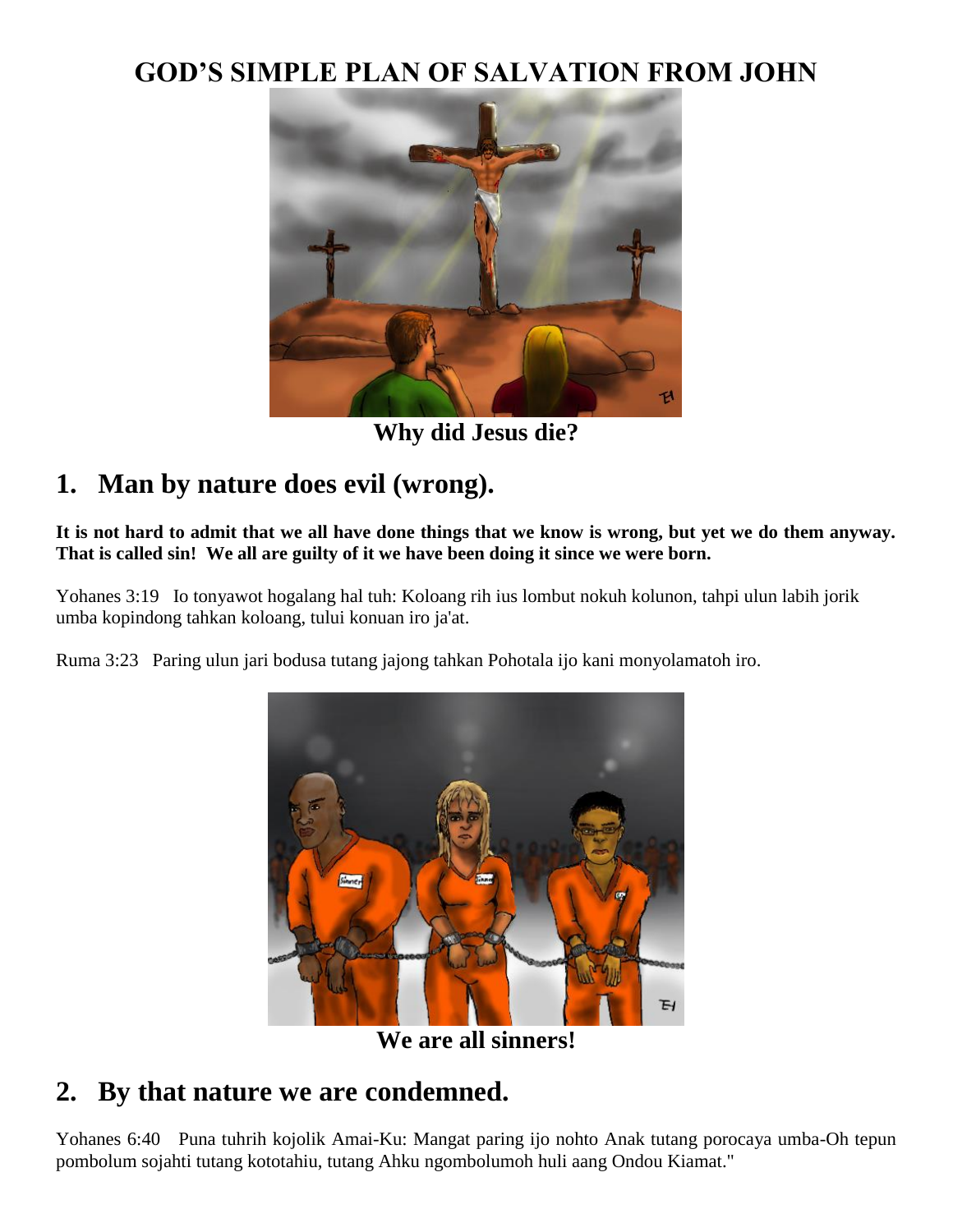Yohanes 3:18 Ulun ijo porocaya umba-Oh eam tomohukum, tahpi ulun ijo eam porocaya ius tomohukum bain Pohotala, tului io eam porocaya umba Anak Pohotala ijo tukan.

Yohanes 3:36 "Ulun ijo porocaya ahkan Anak rih ahkan monorima pombolum ijo sojahti tutang kototahiu. Tahpi ulun ijo eam te'et ahkan Anak rih eam ahkan duon pombolum. Io tomohukum Pohotala nyiring kototahiuoh."



**There is a cost for sin!**

### **3. Jesus was in the world and he died for us.**

Yohanes 14:6 Yesus mutah, "AHKU TUH JALAN AHKAN NGOSONO POHOTALA TUTANG NGONDAHPOT POMBOLUM. EAM ARO IHCOBEHTI KA DAHPOT LOMBUT NOKUH AMAI AMAT EAM NOKALOU AHKU.

Yohanes 3:17 Tului Pohotala ngirim Anak-Oh eam ahkan momosaraoh kolunon tuh, tahpi ahkan monyolamatoh.

Yohanes 1:10,12 Auh anai ang kolunon, kolunon tonapa nguha Io, tahpi kolunon eam kosono-Oh. Olukolouorih anai ka'a ulun ijo norima Io tutang porocaya umba-Oh; iro tononga-Oh hak monjadi Anak Pohotala,

### **4. Salvation is a free gift, not by good works. You must take God's word for it, and trust Jesus alone!**

Salvation is trusting and receiving Jesus Christ as your Savior. It's trusting in the fact that Jesus Christ died on the cross of Calvary to pay for your sins! It's realizing there is absolutely nothing whatsoever you can do to save yourself and *completely* trusting in Jesus Christ to save you! It's not any church that saves. It's not any baptism, not good works, not sacraments, not repenting, not praying through, not living a good life — **IT'S NOT ANYTHING YOU CAN DO!**

Kesah Rasul-rasul 4:12 Tihkas nguha Yesus iou ulun duon solamat. Tului ang sohapus Kolunon, ang louk ulun eam aro ihcobehti bohkon ka ijo ngonduon kowasa tahkan Pohotala ahkan monyolamat ihto."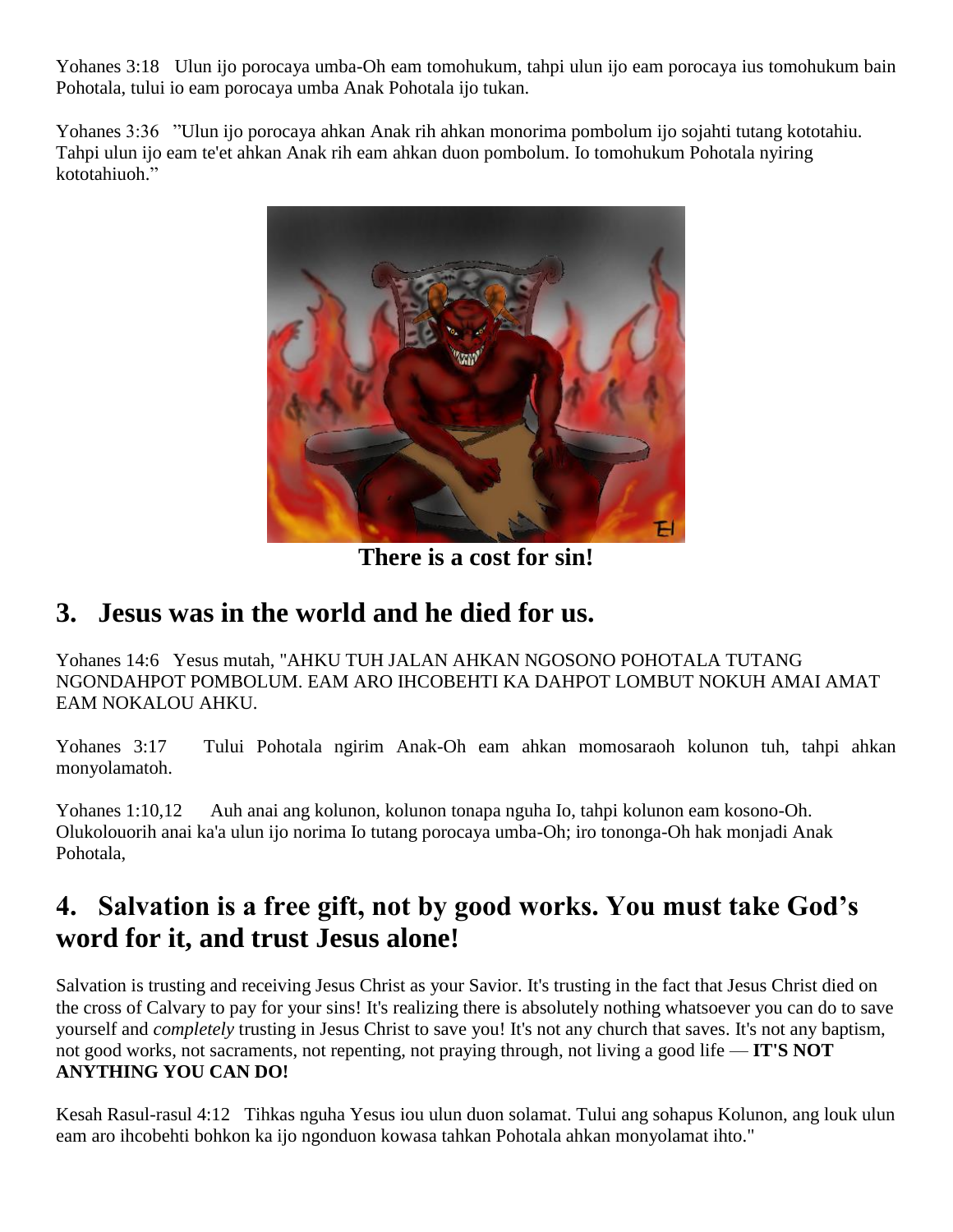Epesus 2:8-9 Pohotala mongasih ihkam, orih kotuluioh Io kani nyolamat ihkam, kotului ihkam porocaya umba Yesus. Kosolamat ihkam rih, eam tahkan bua usaha'kam bongom. Orih anairih ponongan Pohotala. Jadi, eam aro ihcobehti ka ijo dahpot mopojuhu aropoh tohou hal orih

Titus 3:5 Io monyolamat ihto, eam kotului ihto jari nguan aang'co ijo pios, molekan kotului Io bongoi mongasihan ihto. Io nyolamat ihto nguha Roh Pohotala, ijo nonga ihto konanak bohua, tutang bolum bohua, umba jalan muhi kosalan ihto.

# **5. You must believe on the Lord and you will have everlasting life!**

Yohanes 5:24 Tu'u morong auh-auh-Ku tuh: Ulun ijo ngonih auh-auh-Ku, tutang porocaya umba Io ijo nyuhu Ahku, tepun pombolum sojahti tutang kototahiu. Io eam ahkan tonohukum; io jari morodehka tahkan popahtoi tutang dahpot pombolum.

Yohanes 6:47 Kota'anrih: Ulun ijo porocaya, ahkan tepun pombolum ijo sojahti tutang kototahiu.

Yohanes 10:28 Ahku nonga iro pombolum ijo sojahti tutang kototahiu, tutang turus-jahamoh iro eam ahkan rusak. Eamanai ihcobehti ka dahpot ngorabut iro tahkan longok-Ku.



*If you want to accept Jesus Christ as your Savior and receive forgiveness from God, here is prayer you can pray. Saying this prayer or any other prayer will not save you. It is only trusting in Jesus Christ that can provide forgiveness of sins. This prayer is simply a way to express to God your faith in Him and thank Him for providing for your forgiveness.*